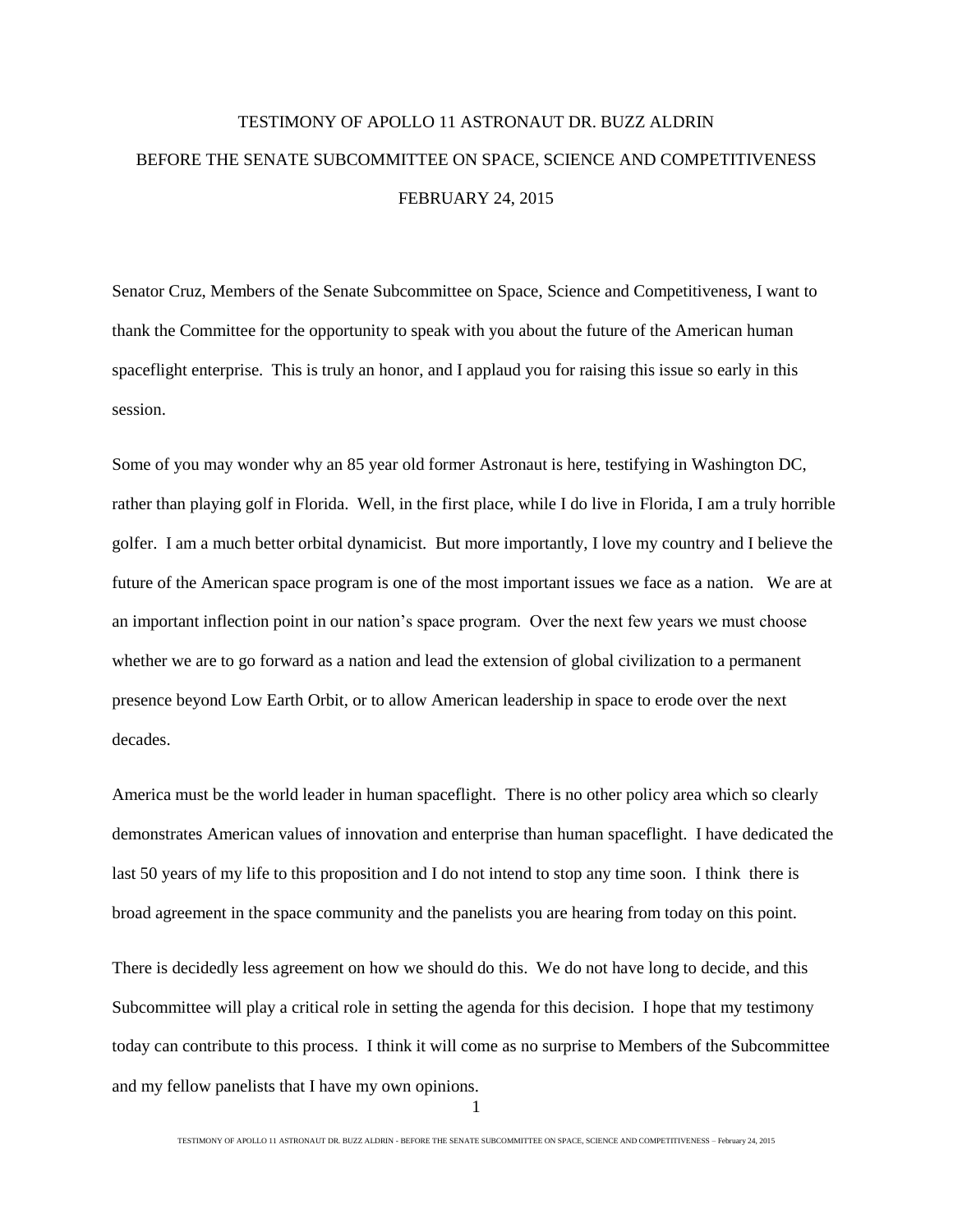Allow me to begin with a question: What do we mean when we talk about American leadership? American leadership is more than simply getting one step ahead of our global competitors. American leadership is inspiring the world by consistently doing what no other nation is capable of doing. We demonstrated that for a brief time 45 years ago. I do not believe we have done it since.

I believe it begins with a bi-partisan Congressional and Administration commitment to sustained leadership. If we wish to retain American leadership in space, I believe that early in the next administration, the nation must commit to developing a permanent presence on Mars. Another Apollo like mission to put flags and footprints on Mars does not ensure sustained leadership, and restarting a failed constellation program will only require one small step for China to catch up.

I have spent much of the time since I landed on the Moon thinking and writing about the future of the American space program. But we cannot get there with conventional thinking. The architectures I have developed are driven by several technical principles which I believe are essential to achieving this goal. These principles are part of what I call my Unified Space Vision.

- 1) Development of the commercial space transportation sector to provide crew and cargo transportation systems. Current programs for commercializing crew and cargo transportation to the International Space Station could lead to augmenting and expanding that commercial capability to transport mixed crews with lifeboat rotations to control stations in the vicinity of the Moon.
- 2) The US should lead commercial and support international development of the Moon with extensive telerobotic complex engineering assembly of habitation structures and scientific and commercial rovers in order to provide necessary fuel resources and develop reliable systems for Mars. We should participate in lunar development but avoid getting our human spaceflight budget captured by lunar gravities expensive consumption of funds to create, support, and sustain human landings. Let's establish a lunar infrastructure which can be commercially self-sustaining, relying on bartered visits to the surface on international landers. This makes far more economic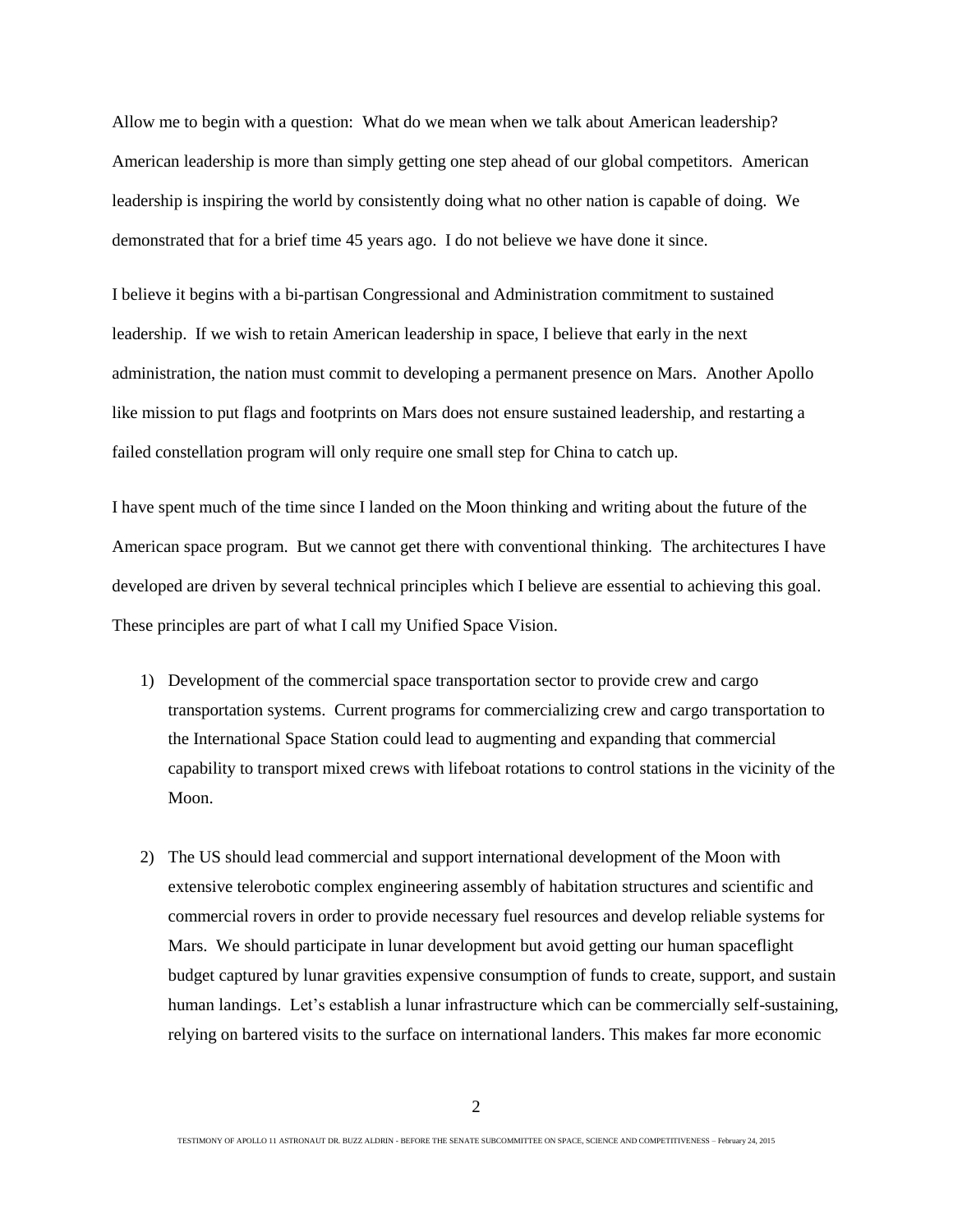sense for scientific and commercial activities.

- 3) Reduce the cost of sustaining a presence on Mars by deploying cycling spacecraft which perpetually orbits between Earth and Mars only requiring small trim propulsion. The primary cost of getting to Mars is the fuel required to send a complex base of habitable structures to Mars. Each successive mission would redundantly send astronaut pioneers in Mars landers of increasing capacity. The majority of the mass including radio mitigation would remain in orbit between Earth and Mars.
- 4) Focus on sending people to Mars to stay. The huge cost driver for Mars missions is the cost of bringing everyone back home after a relatively brief stay. I envision a program of settlement that schedules most of the crews who go to Mars will remain and establish a permanent settlement there. Naturally, we have to develop the Inbound Cycler as a means to bring people home who need to return for whatever reason. But the cost of effectively sending an entire launch system to return everyone home on every mission can make the whole venture prohibitively expensive.

These are the basic principles. Let me turn briefly to just a few notes from my Unified Space Vision on just how we would execute this program and establish a permanent presence on Mars before 2040.

 We can begin as soon as 2018 with the launch of an inflatable 1st generation exploration module (XM) to a low earth orbit station with Orion or Dragon. Then hopefully one of these spacecraft to be launched with another inflatable XM will be transported to the near libration point, L-1 of the Moon in July 2019 for the Apollo 11  $50<sup>th</sup>$  Anniversary! The purpose of these flights is to test exploration modules and to provide locations from which to remotely construct international lunar bases. These lunar activities will provide the necessary experience to later remotely construct (from Earth and then from Phobos) a base on Mars. They also provide the basis for extended international and commercial lunar operations, including in situ resource utilization, as well as a capability for future human missions to asteroids. I believe that the development of commercially provided resources from space will be critical to enabling human missions to Mars.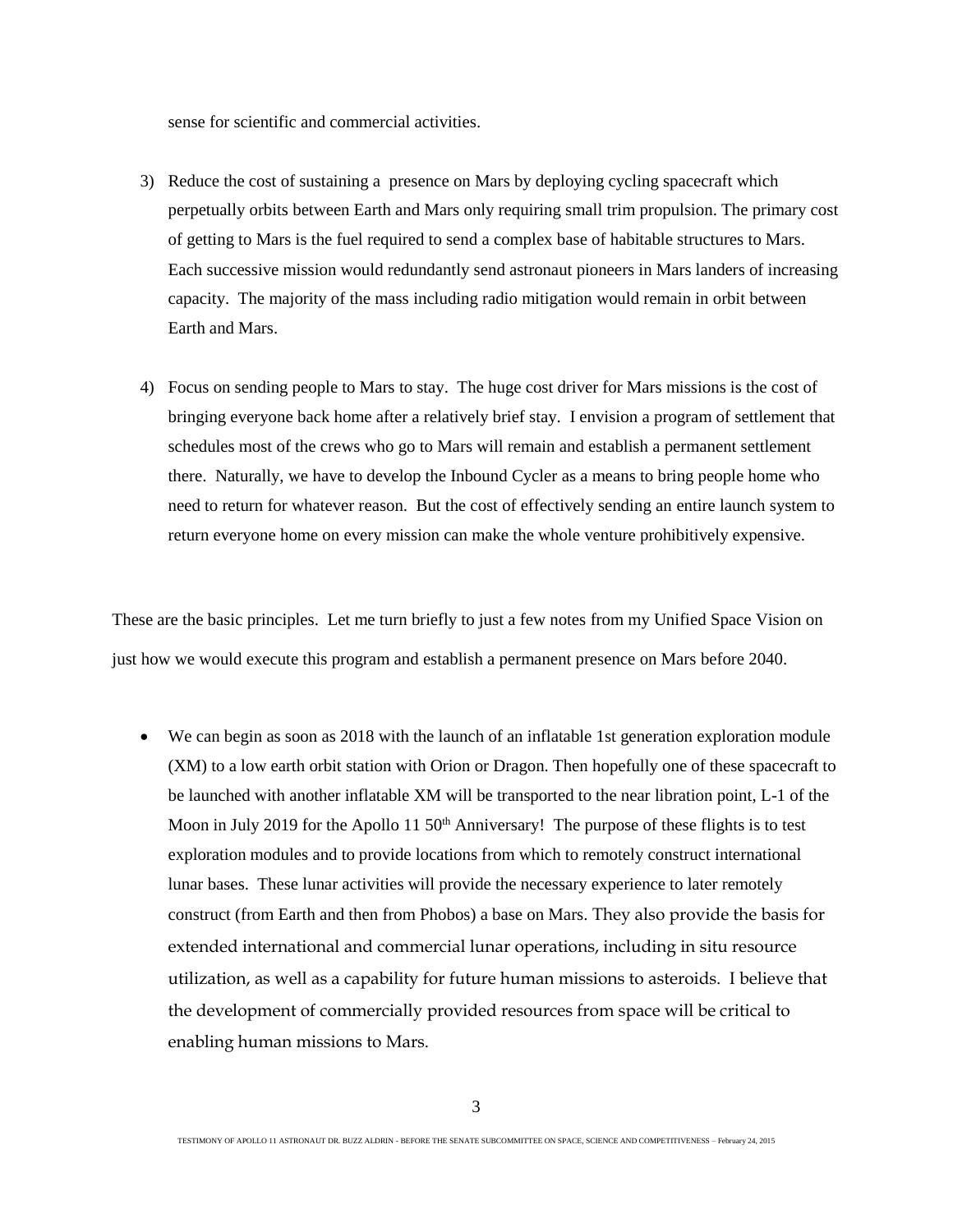- As we begin to develop our capabilities on the Moon, sometime between 2020 and 2030, I envision a one year Orion mission with an inflatable to an in-orbit asteroid that arrives a few days before a complex sampling robotic spacecraft arrives from a slow, fuel saving solar electric propulsion transit of 1.5 years. This would give 60 days for a crew including scientists, asteroid mining and the robotic experts. This mission would also enable us to further test human spaceflight systems in deep space.
- $\bullet$  In 2031 an Orion with a rigid  $2<sup>nd</sup>$  generation exploration module will join the inflatable at LEO, L-1, and L-2, and will then land on the Moon as a lunar habitat.
- Once the lunar bases have been established, beginning in 2028 (before first humans are sent to Mars) and through 2034—nine unoccupied 3<sup>rd</sup> generation exploration modules, will be launched to Mars and two XM habitats sent to Phobos.
- In 2031 an Orion with a rigid XM will be launched on an "Inspiration Venus" one year flyby of Venus mission with a crew of two women. On return to Earth we will perform two aerocapture maneuvers before reentry.
- One of defining highlights of the mission architecture is the use of "cycler" spacecraft that would travel between Earth and Mars perpetually every synodic period. (A synodic period is the time that the orbits of the Earth and Mars bring the planets closest together--about every twenty six months.) My architectures features two cyclers. The larger capacity outbound cycler (heading from Earth to Mars) and the smaller inbound cycler (traveling back from Mars to Earth) alternately encounters Earth roughly every four and a half years.
- The first outbound cycler will be intercepted by three smaller landers with one crew member each. One unmanned lander lands on Mars to demonstrate and checkout Mars landing procedures, and two landers land on Phobos with three crew members. The Phobos crew will remotely connect up to nine surface modules telerobotically, using techniques developed at the Earth-Moon libration facilities. These XM habitats are low thrust transported and landed five years before the 1<sup>st</sup> outbound cycler reaches Mars. Then the XMs are transported by rovers slowly from dispersed landing locations by long delayed control from Earth to within a few feet of each